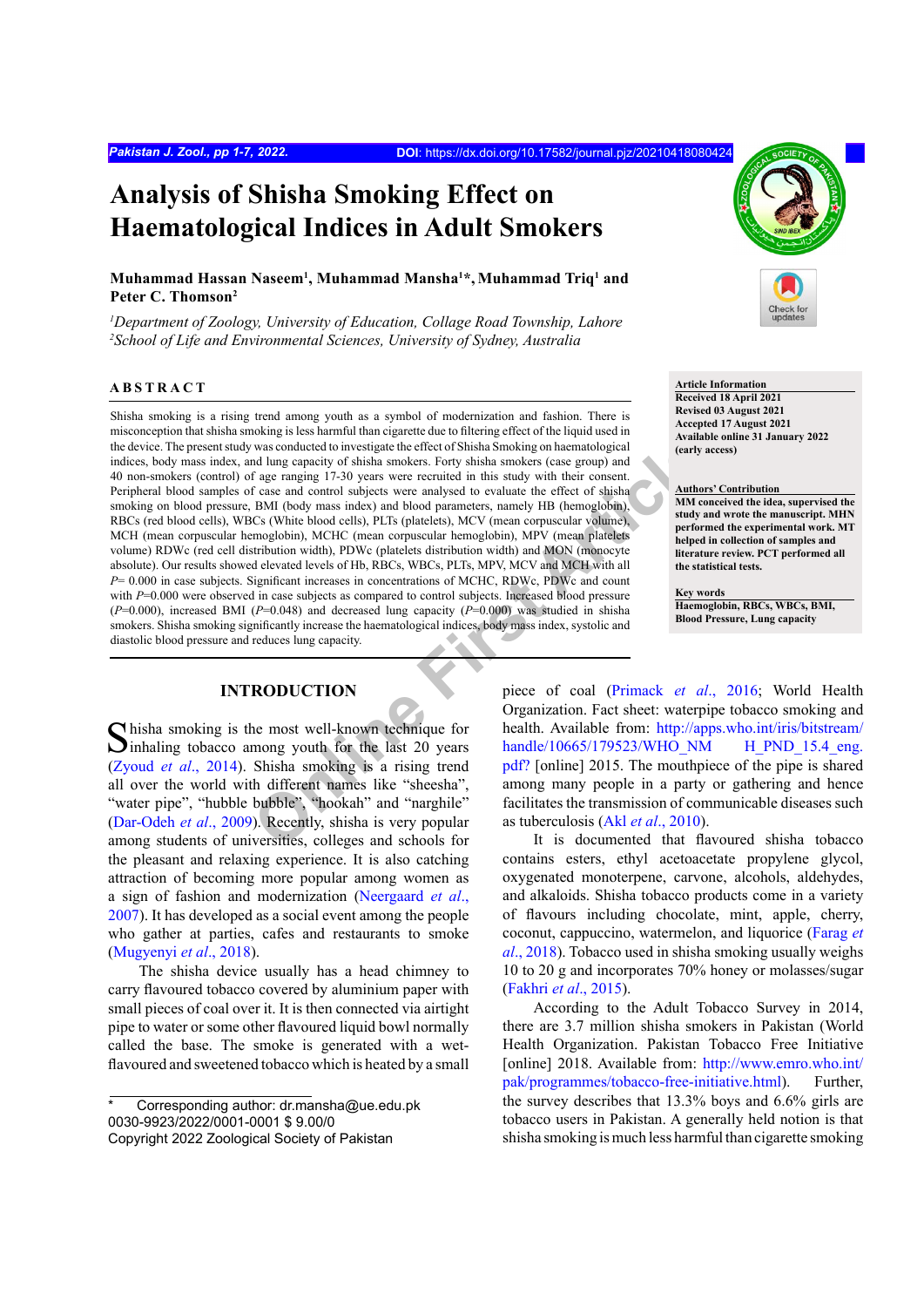due to filtering effect of water ( [El-Zaatari](#page-5-3) *et al*., 2015). But there are numerous reports which have established that shisha smoking is several-fold more dangerous than smoking cigarettes. Shisha smoke can contain lethal toxins such as nicotine, aromatic hydrocarbons, volatile aldehydes and carbon monoxide ([Maziak, 2013\)](#page-5-4). Shisha smoking has prompted the danger of infectious and many other diseases like cardiovascular complications, pneumonic/ bronchitis diseases, tumours and low foetal birth weight in pregnant women ([Jawad](#page-5-5) *et al*., 2014).

Although shisha smoking has been the source of many lethal diseases; there are very few studies which analyse its effect on various blood markers. [Miri-Moghaddam](#page-5-6) *et al*[. \(2014\)](#page-5-6) have studied the effect of shisha smoking on wistar rats. According to their study, RBC count, HB and HCT are significantly higher in shisha smoking rats than the control group ( $P < 0.001$ ). RBC count did not increase significantly (*P*= 0.39) while platelet count did not decrease significantly  $(P= 0.13)$  as compared to control rats. Similarly, in humans, platelet count is noted to increase in adolescents who start smoking relatively at an early age (El-Zaatari *et al*., 2015).

In the present study, we have investigated the effect of shisha smoking on various haematological indices/ parameters, blood pressure (BP), lung capacity and body mass index (BMI) of young people. There are very few studies showing the effect of shisha smoking on haematological parameters. It is the first study, as per authors' knowledge, which describes a complete profile of blood markers of shisha smokers and non-smokers.

# **MATERIALS AND METHODS**

The study was approved by the ethical committee of the University of Education, Lahore. Informed written consent was taken from the participants. The control and case subjects were recruited from various localities (Iqbal Town. Sabzazar, Johar Town, DHA and Gulberg) of Lahore. The study included 40 male shisha smokers (*n*= 40) who had been smoking shisha for at least one year or more. They were regularly consuming one to two shisha hagar per day. The ages of case subjects ranged from 17- 30 years. Forty age-matched control male subjects who were not consuming shisha/cigarette were also included in the study. Fresh peripheral blood samples (5 ml) from these shisha smokers and non-smokers were analysed for various blood parameters, specifically red blood cells (RBC), haemoglobin (HB), mean corpuscular haemoglobin (MCH), mean corpuscular volume (MCV), haematocrit (HCT), mean corpuscular haemoglobin concentration (MCHC), mean platelet volume (MPV), platelet count (PLT), red blood cell distribution width (RDWc), platelet

distribution width (PDWc) and monocytes absolute (MON) by using a fully automatic haematological analyser (Sysmex KX-21N haematological analyser). In addition, lung capacity, blood pressure (BP) and body mass index (BMI) were also measured. BP was measured 10 minutes before and 10 minutes after smoking shisha in the evening times by a manual sphygmomanometer and BMI was measured by weight/height<sup>2</sup> (kg/m<sup>2</sup>) in both case and control subjects.

#### *Inclusion criteria*

Participants having any type of disease during investigation and smoke both cigarettes and shisha were excluded from the study.

#### *Data analysis*

The statistical package R (version 3.4.2) was used to analyse the data ([R Core Team, 2017](#page-6-2)). Continuous variables were summarized as means  $\pm$  SD, median and range, with formal comparisons made using two-sample *t*-tests. The distribution of haematological parameters was elaborated by boxplot.

# **RESULTS**

ding to their study, RBC count,<br>
ificantly higher in shisha smoking<br>
ficantly higher in shisha smoking<br> *Data analysis*<br>
roup ( $P < 0.001$ ). RBC count did<br>
the statistical package R (<br>
ficantly ( $P= 0.39$ ) while platelet co Table I shows baseline characteristics of case (*n*= 40) and control  $(n=40)$  subjects. The majority of the subjects of both groups were students of schools, colleges and universities. Based on their reported medical histories, it was found that shisha smokers had more problems such as allergy and hypertension compared with the control group. To elucidate the results mean values are used for comparison between control and case group. These values are used as an average for quantitative data when the data is free from extreme values. The systolic blood pressure of shisha smokers before and after smoking was relatively higher than control group. Similarly, the diastolic blood pressure of shisha smokers before and after smoking was higher than control subjects (*P*=0.000). The lung capacity of case group was significantly lower  $(14.75 \pm 4.32, p=0.000)$  than control subjects  $(20.7 \pm 5.38)$ , respectively. No significant difference between education status of case and control subjects was observed.

> [Table II](#page-3-0) shows the effect of shisha smoking on various haematological parameters like RBC, HB, MCH, MCV, MPV, HCT, MCHC, PLT, RDWc, PDWc and MON. For each parameters there were highly significant differences between case and control subjects (all *P*= 0.000), indicating that the above mentioned blood parameters are substantially affected by shisha smoking.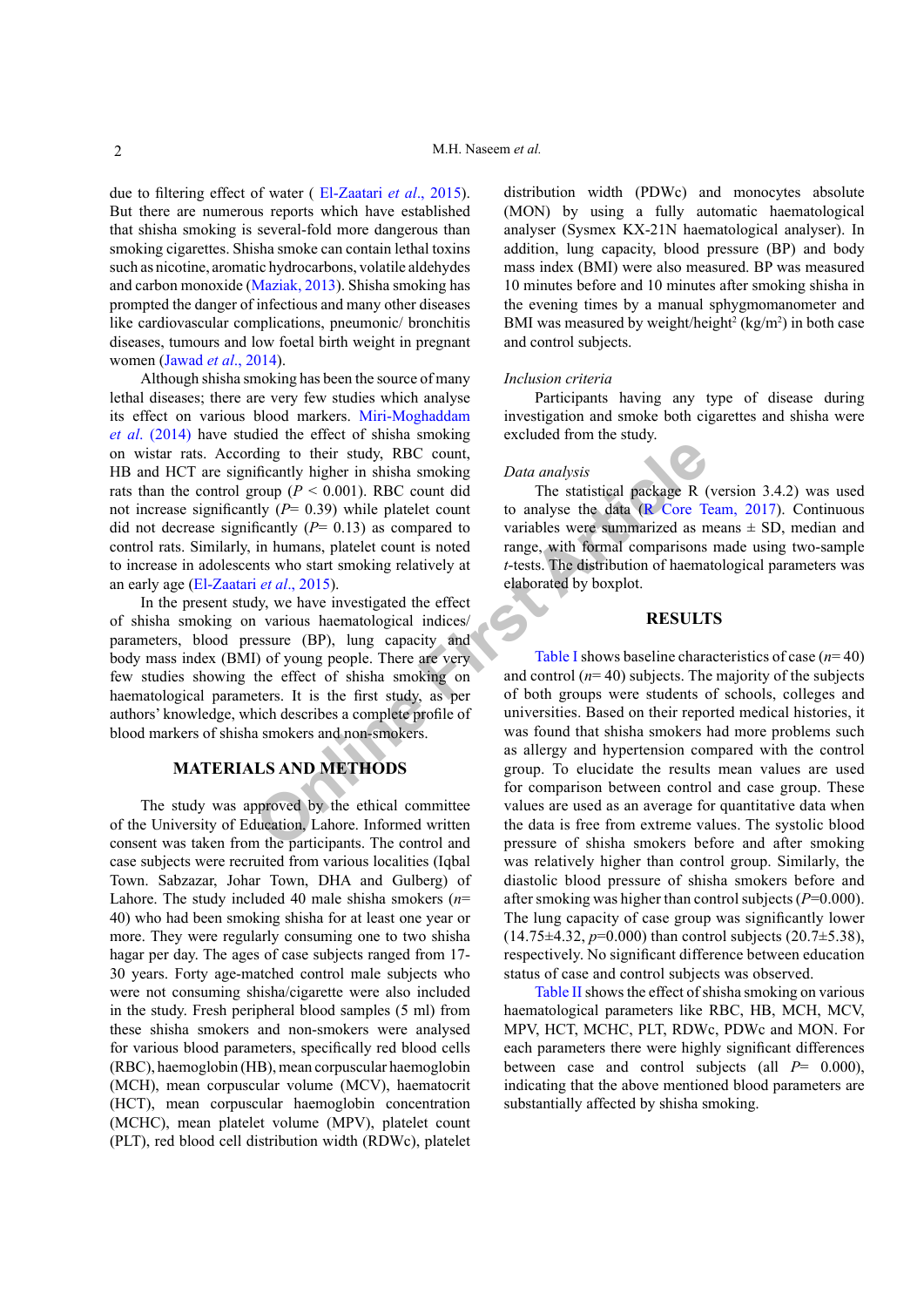

Fig. 1. Boxplot showing distribution of HB and RBCs (A), PLT and WBC (B), HCT and MCV (C), MCH and NCHC (D), RDWC and PDWC (E) and MPV and MON (F) of case and control group. A boxplot shows 5 values in addition to mean value in the center of the box (that has been shown with a dot). Among five values, it covers minimum and maximum values along with box in the middle which contains lower quartile (Q1), Median and upper quartile (Q3). Asterisk in the boxplot indicates extreme lowest/highest values. In terms of variation, case group contains higher variation within respective values as compared to control group.

| Variable                             | Control           | Shisha<br>smokers              |
|--------------------------------------|-------------------|--------------------------------|
| Males                                | 40                | 40                             |
| Age (Years),<br>mean $\pm$ S.D       | $24.30 \pm 2.79$  | 24.25±2.99<br>$p=0.938$        |
| BMI $(kg/m2)$ ,<br>mean $\pm$ S.D    | 24.36±1.43        | 25.19±2.61<br>$p=0.048$        |
| <b>Education</b> status              |                   |                                |
| None                                 | 4                 | 5                              |
| Primary                              | 5                 | 9                              |
| Secondary                            | 10                | 8                              |
| College                              | 15                | 10                             |
| University                           | 6                 | 8                              |
| Medical history (%)                  |                   |                                |
| <b>Arthritis</b>                     | $\theta$          | 0                              |
| Allergy                              | $\overline{2}$    | 7                              |
| Hypertension                         | 1                 | 7                              |
| Asthma                               | 0                 | $\theta$                       |
| Any Infection                        | 0                 | $\theta$                       |
| Drug history (%)                     |                   |                                |
| Anti-inflammatory drugs              | 2                 | 4                              |
| Antibiotics                          | 3                 | 1                              |
| Analgesics                           | 1                 | 2                              |
| Supplements                          | 3                 | 5                              |
| <b>Blood pressure</b>                |                   |                                |
| Systolic pressure before<br>smoking  | $123.25 \pm 2.45$ | $127.63 \pm 5.79$<br>$p=0.000$ |
| Systolic pressure after<br>smoking   |                   | 137.85±7.45                    |
| Diastolic pressure before<br>smoking | $75.21 \pm 2.11$  | 75.35±6.56<br>$p=0.000$        |
| Diastolic pressure after<br>smoking  |                   | 89.14±10.56                    |
| Lung capacity                        | $20.7 \pm 5.38$   | 14.75±4.32<br>$p=0.000$        |

<span id="page-2-0"></span>**Table I. Base line characteristics of control and shisha smoking subjects.**

[Table II](#page-3-0) shows the average level of HB of case subjects (13.06) was lower than the level in control subjects (16.44). The difference in means of case and control of HB was highly significant based on a two-sample *t-*test (*P*= 000). There is significant difference between median values of PLTs in case  $(336 \times 10^9)$  and control subjects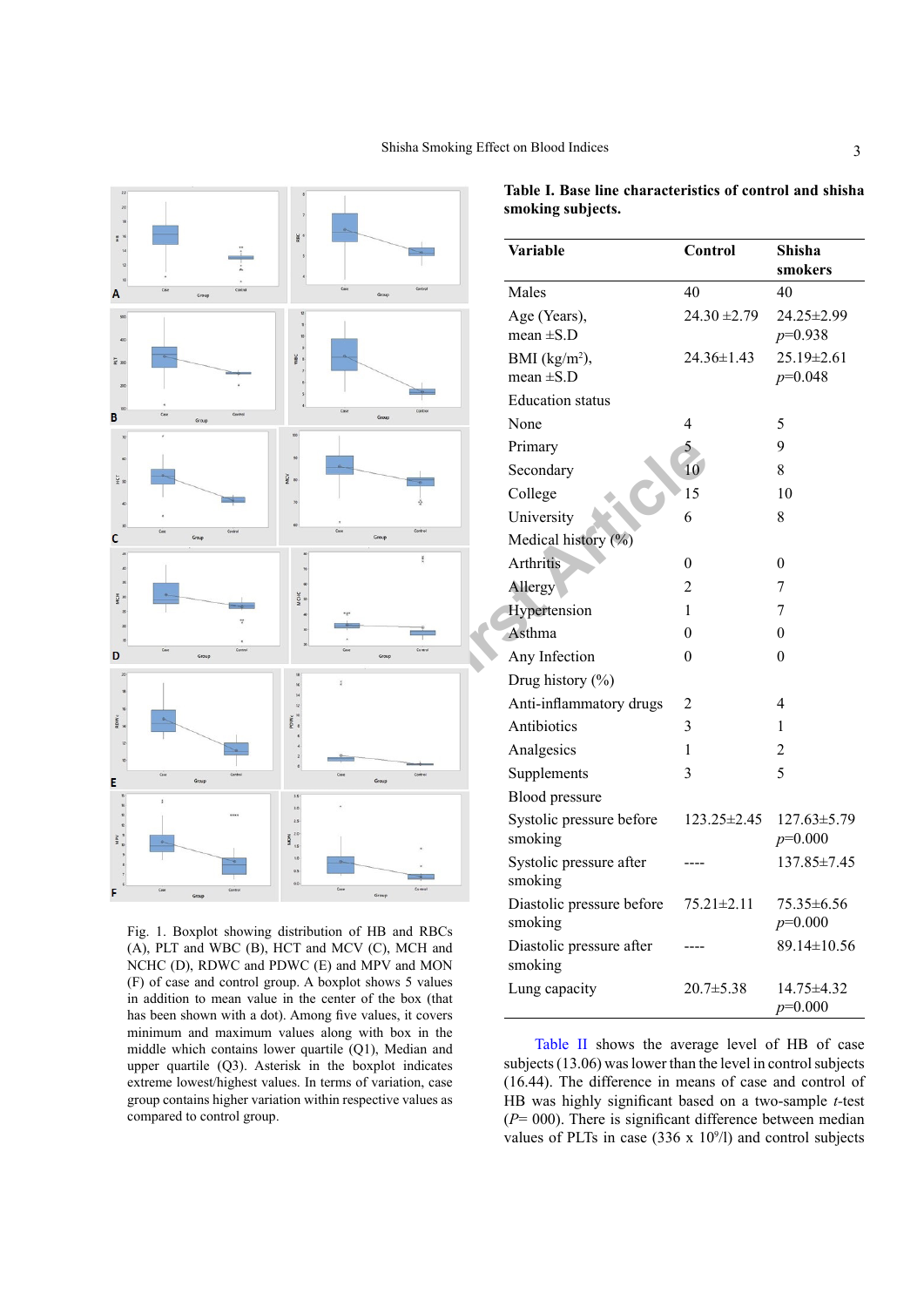$(253.06 \times 10^9)$ . Similar difference can be observed between the WBC count of case and control subjects. More over our data show the maximum value of PLTs in case subjects was  $499 \times 10^{9}$ /l which was abnormally higher than the control subjects value  $(268 \times 10^9)$ . The difference in means of PLTs and WBC count of case and control subjects was highly significant based on a twosample t-test (*P*=000). Similarly, the median value of HCT in case and control subjects was 52.30 % and 41.15%, respectively. Furthermore, the difference in means of HCT and MCV of case and control was highly significant (*P*=000). There is significant difference between maximum MCH value of case (41.2 pg) and control group (30.0 pg). The mean of MCH and MCHC was significantly different in case and control groups based on *t*-test (p=000). The analysis of blood parameters shows that median value of RDWc of case and control subjects was 14.3 % and 11% respectively. The difference in averages of RDWc and PDWc of case and control was highly significant (*P*=000). Moreover, the median value of MPV of case subjects was 9.9 fl as compared to 8 fl in control. Similar difference was observed between MON values of case  $(0.79 \times 10^9/1)$ and control subjects  $(0.2 \times 10^9)$ . The mean values of both parameters were significantly different in both groups based on *t*-test  $(p=000)$ .

<span id="page-3-0"></span>**Table II. Effect of shisha smoking on haematological parameters of case and control group.**

| <b>Parameters</b>     | Control group<br>$(n=40)$ Mean<br>+ SD | Case group<br>$(n=40)$ Mean<br>+ SD | $P =$<br>0.05 |
|-----------------------|----------------------------------------|-------------------------------------|---------------|
| HB(g/dl)              | 16.44±1.971                            | $13.06 \pm 0.667$                   | 0.000         |
| MPV(f)                | $8.3080 \pm 1.7860$                    | $10.303 \pm 1.4190$                 | 0.000         |
| WBCs (x $10^{9}/l$ )  | $5.1780 \pm 0.3140$                    | $8.2890 \pm 1.6340$                 | 0.000         |
| PLTs $(x 10^9/1)$     | $253.18 \pm 10.320$                    | $327.10\pm78.500$                   | 0.000         |
| MCV(f)                | 78.799±3.7440                          | $86.070\pm 6.7100$                  | 0.000         |
| HCT(%)                | $41.521 \pm 1.2690$                    | $52.630\pm 6.2170$                  | 0.000         |
| RBCs (x $10^{12}/1$ ) | $5.161 \pm 0.2440$                     | $6.284\pm0.8970$                    | 0.000         |
| $MCH$ (pg)            | $26.607 \pm 2.7380$                    | $30.796 \pm 4.1410$                 | 0.000         |
| MCHC (g/dl)           | $27.5575 \pm 1.8676$                   | $32.704\pm3.4690$                   | 0.000         |
| RDWc $(\%)$           | $11.142\pm0.8160$                      | 14.830±1.8590                       | 0.000         |
| PDWc $(x 109/1)$      | $0.3950 \pm 0.2242$                    | $1.3742 \pm 376$                    | 0.000         |
| MO abs $(x 109/l)$    | $0.2750 \pm 0.220$                     | $0.8772\pm0.579$                    | 0.000         |

## **DISCUSSION**

The present study investigates the effect of shisha smoking on blood pressure, lung capacity, BMI and haematological parameters of young individuals. The BMI of shisha smokers was higher than the non-smokers  $(p= 0.048)$ . The systolic and diastolic blood pressure of case subjects was significantly higher before the shisha smoking than the control subjects. Similarly, the systolic and diastolic blood pressure of case subjects after shisha smoking was significantly higher before smoking shisha. All the blood indices (HB, RBCs, PLT, WBC, MCV, HCT, MCH, MCHC, RDWc, PDWc, MPV and MON) were significantly affected by shisha smoking when compared with control group based on *t*-test ( $p=000$ ).

oups based on *[t](#page-5-9)*-test (p=000). The<br>
meters shows that median value of<br>
significantly higher levels of WB<br>
throl subjects was 14.3 % and 11% (p<0.001), HCT (p= 0.047) an<br>
rence in averages of RDV or dobserved in smokens c Our results showed that there was significant increase in mean of HB, RBCs, HCT, WBCs, MCV based on t-test (*p*= 000) of case as compared to control subjects. Similar findings were reported by [Malenica](#page-5-7) *et al*. (2017) where significantly higher levels of WBC count  $(p<0.001)$ , RBCs  $(p<0.001)$ , HCT ( $p= 0.047$ ) and HB ( $p= 0.042$ ) were observed in smokers compared with non-smokers. There are several reports which support our results that shisha smoking raises the levels of haematological parameters as compared to non-smokers ([Pankaj](#page-5-8) *et al*., 2014; [Nadia](#page-5-9)  *et al*., 2015; Lakshmi *et al*., 2014). Increased level of haemoglobin and haematocrit are linked with increased size and number of RBCs. It is reported that water pipe smoking (which is simple form of shisha smoking) elevated the levels of carboxyhaemoglobin significantly after smoking  $(1.47\% \pm 0.57\%$  to  $9.47\% \pm 5.52\%$ ). Carbon monoxide (CO) has a higher affinity for haemoglobin than oxygen and resultantly it displaces oxygen from RBCs and hence oxygen supply to the tissues decreases (Cronenberger *et al*., 2008). Nicotine in combination with CO disrupts the oxygen supply to the body tissues which stimulates bone marrow to generate more RBCs and subsequently increases HGB and HCT ([Roethig](#page-6-3) *et al*., 2010). These conditions may contribute to the incidence of atherosclerosis and other cardiovascular complications [\(Law and Wald, 2003](#page-5-11)). There are certain studies which describe the elevated level of RBCs and haemoglobin as a compensatory mechanism against carboxyhaemoglobin to make up the reduced level of oxygen in the body tissues [\(Robinson](#page-5-12) *et al*., 2018). However, there are certain findings which are not in agreement with our results in which some blood parameters (RBCs, WBCs and PLT etc.) were not affected significantly due to smoking (Shah *et al*[., 2012\)](#page-6-4).

> Our findings showed significant elevation in MCHC and MCV in shisha smokers compared with non-smokers. This finding is consistent with the report by [Malenica](#page-5-7) *et al*[. \(2017\)](#page-5-7) in which MCV ( $p=0.001$ ) and MCHC ( $p<0.001$ ) were significantly increased in cigarette smokers. The higher levels of MCV and MCHC were confirmed by other studies (Khan *et al*[., 2014](#page-5-13); Kung *et al*[., 2008](#page-5-14)). However, Pankaj *et al*[. \(2014\)](#page-5-8) could not detect any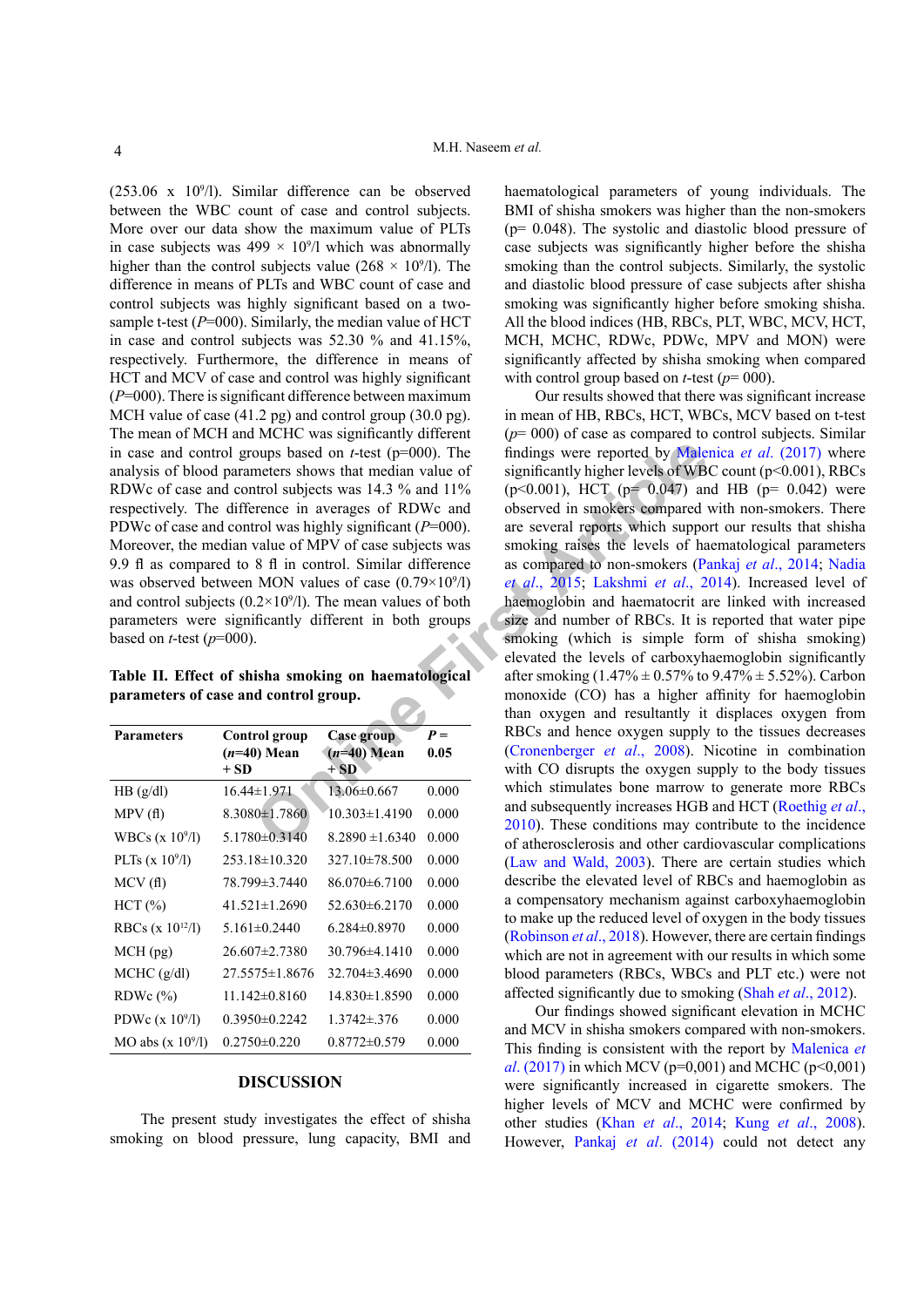significant difference in MCH and MCHC of smokers and non-smokers. Some studies are in contrast to our results where MCV and MCHC levels are significantly lower  $(p<0.05)$  in smokers than in non-smokers [\(Salamzadeh,](#page-6-5) [2004\)](#page-6-5). The present study shows increased levels of PCV and HB in shisha smokers when compared with control. Our findings are supported by [Lakshmi](#page-5-10) *et al*. (2014) who showed that HB ( $P=0.05$ ) and PCV ( $P=0.005$ ) levels were extraordinarily increased in cigarette smokers and this level even increased with increasing duration of smoking.

16). There is a positive link between<br>
(Milman *et al.*, 2009). Increased<br>
as yestemic inflammatory response<br>
as a systemic inflammatory response<br>
as a systemic inflammatory response<br>
as a systemic inflammatory response<br>
t Our findings showed elevated levels of WBC (*P*=000) and PLT (*P*=000) in shisha smokers than the non-smokers. These results are supported by earlier studies where increased levels of WBC and PLT were found [\(Inal](#page-5-15) *et al*., [2014;](#page-5-15) [Higuchi](#page-5-16) *et al*., 2016). There is a positive link between shisha smoking and white blood cells, thrombocytes, and red blood cell indices (Milman *et al*., 2009). Increased white blood (leukocytes) cells and PLT due to smoking may be explained by a systemic inflammatory response (Inal *et al*[., 2014\)](#page-5-15). These results were in line with Nadia *et al*[. \(2015\)](#page-5-9) who showed that elevated platelet count in shisha smokers was due to fibrinogen linked receptors of platelets, which increase the hypo coagulate state and damage and disorganize the endothelial lining of cells. A strong correlation was reported between smoking and atherosclerosis and cardiovascular diseases. The potential damage caused by smoking entails an enhancement in WBC count, PLT reactivity, change in lipids and lipoprotein levels and homeostasis system (Al-Awadhi *et al*., 2008). Some studies showed that an increase in WBC count might be due to nicotine-induced release of catecholamines and steroid hormones (Deutsch *et al*., 2007). Shisha smoking causes allergic inflammation on the respiratory tree due to which WBC count increases significantly (Calapai *et al*[., 2009](#page-4-4)). Further, with an increase in period of shisha smoking, WBC counts increased when compared to light smokers and chain shisha smokers. Our findings are similar to that of Kurtoglu *et al*. (2013), and [Miri-Moghadam](#page-5-6) *et al*[. \(2014\),](#page-5-6) who reported similar results about WBC counts in smokers.

Our findings showed significantly higher BMI of shisha smokers than non-smokers. The increase in WBC count and BMI in smokers has a positive relationship. Increased BMI is linked to serum protein called C-reactive protein (CRP), which also affects the WBC count both in male and females ([Nakanishi](#page-5-0) *et al*., 2002).

MCV, MCH, and MCHC are three main red blood cell parameters that help in measuring the average size and haemoglobin composition of the RBC. Our study demonstrated significantly larger values of MCV and MCHC among shisha smokers. Larger values of MCV, MCH, and MCHC in shisha smokers were also confirmed by Khan *et al*[. \(2014\)](#page-5-13). An increase in these parameters causes many disorders such as kidney dysfunction, hypertension, and hypercholesterolemia in smokers ([Kung](#page-5-14) *et al*[., 2008\)](#page-5-14).

## **CONCLUSION**

This investigation shows very visible and clinically significant information on the effect of shisha smoking on heart rate, systolic and diastolic blood pressure, haematocrit, erythrocyte count, leukocyte count and haemoglobin level. These altered blood indices may lead to other clinical conditions such as lung malignancies, atherosclerosis and cardiovascular diseases.

# **ACKNOWLEDGEMENTS**

We would like to thank all the participants for their consent to be involved in this study. We also thank Prof. Dr. Muhammad Azam for his cooperation in evaluating the data by R statistical package.

### *Statement of conflict of interest*

The authors have declared no conflict of interest.

#### **REFERENCES**

- <span id="page-4-1"></span>Akl, E.A., Gaddam, S., Gunukula, S.K., Honeine, R. and Jaoude, P.A., 2010. The effects of waterpipe tobacco smoking on health outcomes: A systematic review. *Int. J. Epidemiol.*, **39**: 834-857. [https://doi.](https://doi.org/10.1093/ije/dyq002) org/10.1093/ije/dyq002
- <span id="page-4-3"></span>Al-Awadhi, A.M., AlFadhli, S.M. and Mustafa, N.Y., 2008. Effects of cigarette smoking on haematological parameters and von Willebrand factor functional activity levels in asymptomatic male and female Arab smokers. *Med. Princ. Pract.*, **17**: 149-153. <https://doi.org/10.1159/000112970>
- <span id="page-4-4"></span>Calapai, G., Caputi, A.P. and Mannucci, C., 2009. Cardiovascular biomarkers in groups of established smokers after a decade of smoking. *Basic clin. Pharmacol. Toxicol.,* **104**: 322–328. [https://doi.](https://doi.org/10.1111/j.1742-7843.2008.00361.x) [org/10.1111/j.1742-7843.2008.00361.x](https://doi.org/10.1111/j.1742-7843.2008.00361.x)
- <span id="page-4-2"></span>Cronenberger, C., Mould, D.R. and Roethig, H.J., 2008. Population pharmacokinetic analysis of carboxyhaemoglobin concentrations in adult cigarette smokers. *Br. J. clin. Pharmacol.,* **65**: 30-39. <https://doi.org/10.1111/j.1365-2125.2007.02974.x>
- <span id="page-4-0"></span>Dar-Odeh, N.S. and Abu-Hammad, O.A., 2009. Narghile smoking and its adverse health consequences: A literature review. *Br. Dent. J.*, **206**: 571-573. [https://](https://doi.org/10.1038/sj.bdj.2009.475) [doi.org/10.1038/sj.bdj.2009.475](https://doi.org/10.1038/sj.bdj.2009.475)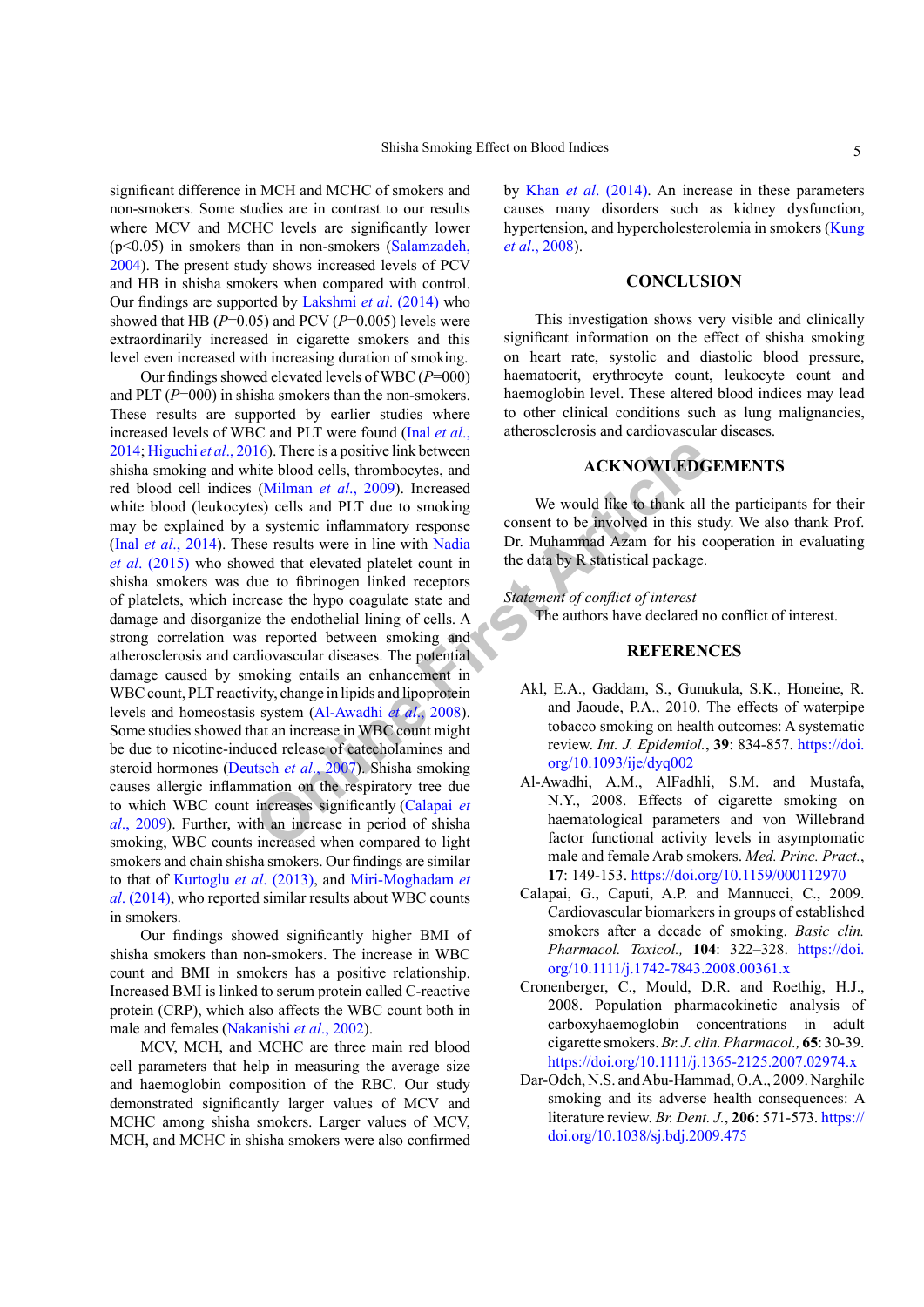## M.H. Naseem *et al.*

- <span id="page-5-18"></span>Deutsch, V., Lerner-Geva, L., Reches, A., Boyko, V., Limor, R. and Grisaru. D., 2007. Sustained leukocyte count during rising cortisol level. *Acta. Haematol.*, **118**: 73-76.
- <span id="page-5-3"></span>El-Zaatari, Z.M., Chami, H.A. and Zaatari, G.S., 2015. Health effects associated with waterpipe smoking. *Tobacco Contr.,* **24**: i31-i43. [https://doi.](https://doi.org/10.1136/tobaccocontrol-2014-051908) [org/10.1136/tobaccocontrol-2014-051908](https://doi.org/10.1136/tobaccocontrol-2014-051908)
- <span id="page-5-2"></span>Fakhari, A., Mohammad, P.A., Nedjat, S., Sharif, H.M. and Fotouhi, A., 2015. Hookah smoking in high school students and its determinants in Iran: A longitudinal study. *Am. J. Men's Hlth.*, **9**: 186-192. <https://doi.org/10.1177/1557988314535236>
- <span id="page-5-1"></span>Farag, M.A., Elmassry, M.M. and El-Ahmady, S.H., 2018. The characterization of flavoured hookahs aroma profile and in response to heating as analysed via headspace solid-phase microextraction (SPME) and chemometrics. *Sci. Rep.,* **8**: 17028-17032. <https://doi.org/10.1038/s41598-018-35368-6>
- <span id="page-5-16"></span>**CONFIGURE ARTIFY** and heavy alcohol consumption of flavoured hookahs and heavy alcohol consumption (SPME) and abstainers: Should video that the materix are consumption (SPME) and abstainers: Should video the effects. Sect Higuchi, T., Omata, F., Tsuchihashi, K., Higashioka, K., Koyamada, R. and Okada, S., 2016. Current cigarette smoking is a reversible cause of elevated white blood cell count: Cross-sectional and longitudinal studies. *Prev. Med. Rep.,* **4**: 417-422. <https://doi.org/10.1016/j.pmedr.2016.08.009>
- <span id="page-5-15"></span>Inal, B., Hacibekiroglu, T., Cavus, B., Musaoglu, Z., Demir, H. and Karadag, B., 2014. Effects of smoking on healthy young men's hematologic parameters. *North Clin. Istanb.,* **1**: 19-25.
- <span id="page-5-5"></span>Jawad, M., Lee, J.T. and Millett, C., 2014. The relationship between waterpipe and cigarette smoking in low and middle income countries: Cross-sectional analysis of the global adult tobacco survey. *PLoS One*, **9**: e93097. https://doi. [org/10.1371/journal.pone.0093097](https://doi.org/10.1371/journal.pone.0093097)
- <span id="page-5-13"></span>Khan, M.I., Bukhari, M.H., Akhtar, M.S. and Brar, S., 2014. Effect of smoking on red blood cells count, hemoglobin concentration and red cell indices. *Pak. J. Med. Hlth. Sci*., **8**: 361-364.
- <span id="page-5-14"></span>Kung, C.M., Wang, H.L. and Tseng, Z.L., 2008. Cigarette smoking exacerbates health problems in young men. *Clin. Invest. Med.,* **31**: E138-149. <https://doi.org/10.25011/cim.v31i3.3471>
- Kurtoğlu, E., Aktürk, E.E., Korkmaz, H., Sincer, I., Yılmaz, M., Erdem, K., Çelik, A. and Özdemir, R., 2013. Elevated red blood cell distribution width in healthy smokers. *Arch. Turk Soc. Cardiol.,* **41**:199- 206.
- <span id="page-5-10"></span>Lakshmi, A.A., Lakshmanan, G.P. and Saravanan, A., 2014. Effect of intensity of cigarette smoking on haematological and lipid parameters. *J. clin. Diag. Res.,* **8**: BC11-13. [https://doi.org/10.7860/](https://doi.org/10.7860/JCDR/2014/9545.4612)

[JCDR/2014/9545.4612](https://doi.org/10.7860/JCDR/2014/9545.4612)

- <span id="page-5-11"></span>Law, M.R. and Wald, N.J., 2003. Environmental tobacco smoke and ischemic heart disease. *Prog. Cardiovasc. Dis.,* **46**:31–38. [https://doi.](https://doi.org/10.1016/S0033-0620(03)00078-1) [org/10.1016/S0033-0620\(03\)00078-1](https://doi.org/10.1016/S0033-0620(03)00078-1)
- <span id="page-5-7"></span>Malenica, M., Prnjavorac, B. and Bego, T., 2017. Effect of cigarette smoking on haematological parameters in healthy population. *Med. Arch.,* **71**: 132-136. <https://doi.org/10.5455/medarh.2017.71.132-136>
- <span id="page-5-4"></span>Maziak, W., 2013. The waterpipe: An emerging global risk for cancer. *Cancer Epidemiol.,* **37**: 1-4. [https://](https://doi.org/10.1016/j.canep.2012.10.013) [doi.org/10.1016/j.canep.2012.10.013](https://doi.org/10.1016/j.canep.2012.10.013)
- <span id="page-5-17"></span>Milman, N. and Pedersen. A.N., 2009. Blood haemoglobin concentrations are higher in smokers and heavy alcohol consumers than in non-smokers and abstainers: Should we adjust the reference range? *Ann. Hematol.,* **88**: 687–694.
- <span id="page-5-6"></span>Miri-Moghaddam, E., Mirzaei, R., Arab, M.R. and Kaikha, S., 2014. The effects of water pipe smoking on hematological parameters in rats. *Int. J. Hemat. Oncol. Stem Cell Res.,* **8**: 37-41.
- Mugyenyi, A.E., Haberer, J.E. and O'Neil, I., 2018. Pleasure and practice: A qualitative study of the individual and social underpinnings of shisha use in cafes among youth in the UK. *BMJ Open*., **8**: e018989. [https://doi.org/10.1136/](https://doi.org/10.1136/bmjopen-2017-018989) bmjopen-2017-018989
- <span id="page-5-9"></span>Nadia, M.M., Shamseldein, HA. and Sara, A.S., 2015. Effects of cigarette and shisha on hematological parameters: An analytic case-control study. *Int. Multispec. J. Hlth*., **1**: 44-51.
- <span id="page-5-0"></span>Nakanishi, N., Sato, M.S., Shirai, K.S., Suzuki, K.S. and Kozo, T., 2002. White blood cell count as a risk factor for hypertension; a study of Japanese male office workers. *J Hypertens.*, **20**: 851-857. [https://](https://doi.org/10.1097/00004872-200205000-00018) [doi.org/10.1097/00004872-200205000-00018](https://doi.org/10.1097/00004872-200205000-00018)
- Neergaard, J., Singh, P., Job, J. and Montgomery. S., 2007. Waterpipe smoking and nicotine exposure: A review of the current evidence. *Nicotine Tob. Res.,*  **9**: 987-994.
- Özdemir, R., 2013. Elevated red blood cell distribution width in healthy smokers. *Arch. Turk. Soc. Cardiol.,* **41**: 199-206. [https://doi.org/10.5543/](https://doi.org/10.5543/tkda.2013.42375) [tkda.2013.42375](https://doi.org/10.5543/tkda.2013.42375)
- <span id="page-5-8"></span>Pankaj, J., Reena, J., Mal, K.L. and Ketan, M., 2014. Effect of cigarette smoking on haematological parameters: Comparison between male smokers and non-smokers. *Int. J. Secur. Netw.*, **5**: 740-743.
- <span id="page-5-12"></span>Robinson, R.J., Hensel, E.C., Al-Olayan, A.A., Nonnemaker, J.M. and Lee, Y.O., 2018. Effect of e-liquid flavour on electronic cigarette topography and consumption behavior in a 2-week natural

6